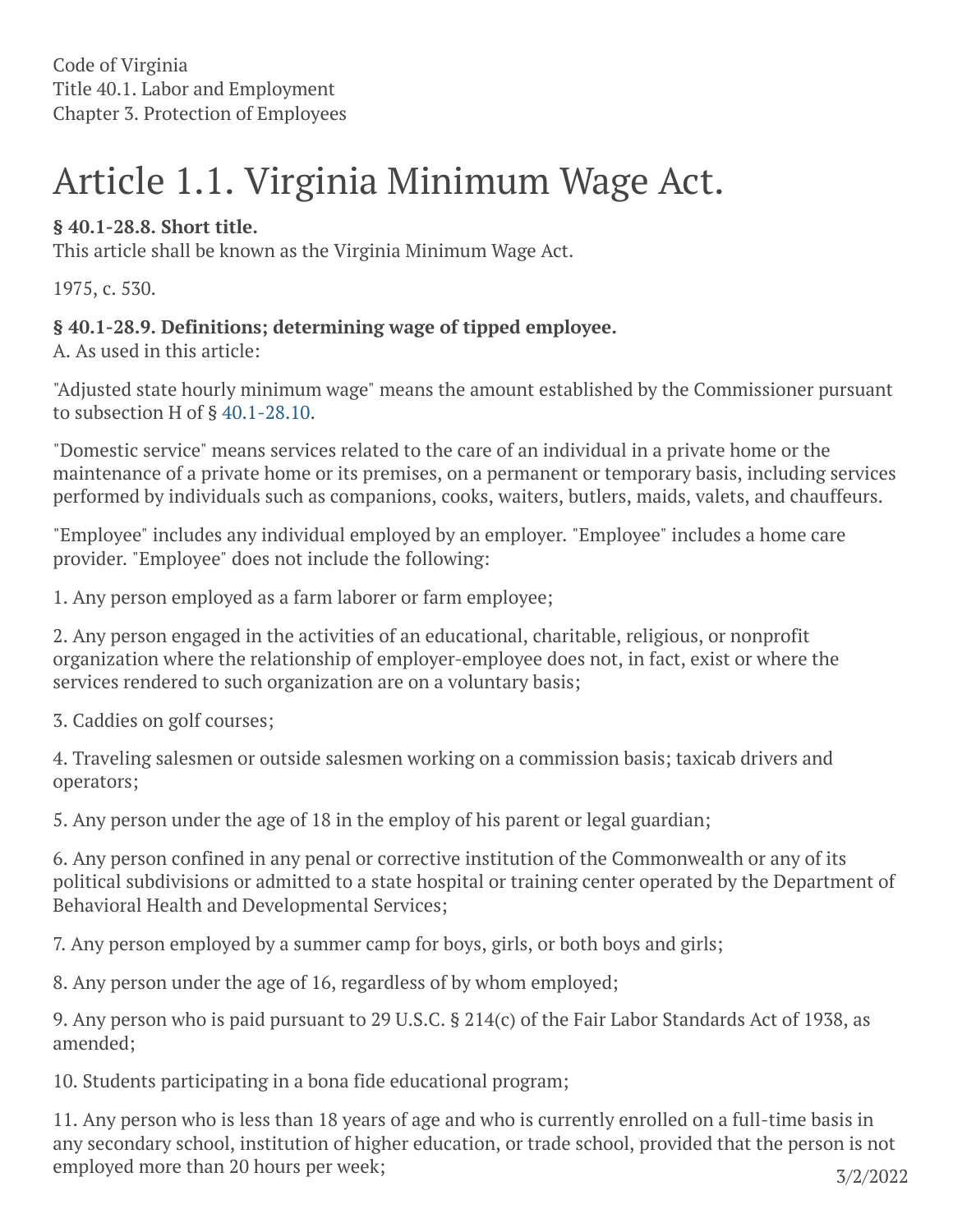12. Any person of any age who is currently enrolled on a full-time basis in any secondary school, institution of higher education, or trade school and is in a work-study program or its equivalent at the institution at which he is enrolled as a student;

13. Any person who works as a babysitter for fewer than 10 hours per week;

14. Any person participating as an au pair in the U.S. Department of State's Exchange Visitor Program governed by 22 C.F.R. § 62.31;

15. Any individual employed as a temporary foreign worker as governed by 20 C.F.R. Part 655; and

16. Any person who is exempt from the federal minimum wage pursuant to 29 U.S.C. § 213(a)(3).

"Employer" includes any individual, partnership, association, corporation, or business trust or any person or group of persons acting directly or indirectly in the interest of an employer in relation to an employee. "Employer" includes the Commonwealth, any of its agencies, institutions, or political subdivisions, and any public body.

"Federal minimum wage" means the minimum wage or, if applicable, the federal training wage prescribed by the U.S. Fair Labor Standards Act, 29 U.S.C. § 201 et seq.

"Home care provider" means an individual who provides (i) home health services, including services provided by or under the direct supervision of any health care professional under a medical plan of care in a patient's residence on a visit or hourly basis to patients who have or are at risk of injury, illness, or a disabling condition and require short-term or long-term interventions, or (ii) personal care services, including assistance in personal care to include activities of a daily living provided in an individual's residence on a visit or hourly basis to individuals who have or are at risk of an illness, injury, or disabling condition.

"Tipped employee" means an employee who in the course of employment customarily and regularly receives tips totaling more than \$30 each month from persons other than the employee's employer.

"Wages" means legal tender of the United States or checks or drafts on banks negotiable into cash on demand or upon acceptance at full value. "Wages" includes the reasonable cost to the employer of furnishing meals and lodging to an employee if such board or lodging is customarily furnished by the employer and used by the employee.

B. In determining the wage of a tipped employee, the amount paid such employee by his employer shall be deemed to be increased on account of tips by an amount determined by the employer, except in the case of an employee who establishes by clear and convincing evidence that the actual amount of tips received by him was less than the amount determined by the employer. In such case, the amount paid such employee by his employer shall be deemed to have been increased by such lesser amount. An employer shall not classify an individual as a tipped employee if the individual is prohibited by applicable federal or state law or regulation from soliciting tips.

1975, c. 530; 1976, c. 442; 1977, c. 432; 2007, cc. [816,](http://lis.virginia.gov/cgi-bin/legp604.exe?071+ful+CHAP0816) [832](http://lis.virginia.gov/cgi-bin/legp604.exe?071+ful+CHAP0832); 2012, cc. [476,](http://lis.virginia.gov/cgi-bin/legp604.exe?121+ful+CHAP0476) [507](http://lis.virginia.gov/cgi-bin/legp604.exe?121+ful+CHAP0507); 2014, c. [734](http://lis.virginia.gov/cgi-bin/legp604.exe?141+ful+CHAP0734); 2019, cc. [330,](http://lis.virginia.gov/cgi-bin/legp604.exe?191+ful+CHAP0330) [331](http://lis.virginia.gov/cgi-bin/legp604.exe?191+ful+CHAP0331); 2020, cc. [1145,](http://lis.virginia.gov/cgi-bin/legp604.exe?201+ful+CHAP1145) [1146,](http://lis.virginia.gov/cgi-bin/legp604.exe?201+ful+CHAP1146) [1147,](http://lis.virginia.gov/cgi-bin/legp604.exe?201+ful+CHAP1147) [1204](http://lis.virginia.gov/cgi-bin/legp604.exe?201+ful+CHAP1204), [1242.](http://lis.virginia.gov/cgi-bin/legp604.exe?201+ful+CHAP1242)

## **§ 40.1-28.10. Minimum wages.**

A. 1. Prior to May 1, 2021, every employer shall pay to each of its employees wages at a rate not less than the federal minimum wage.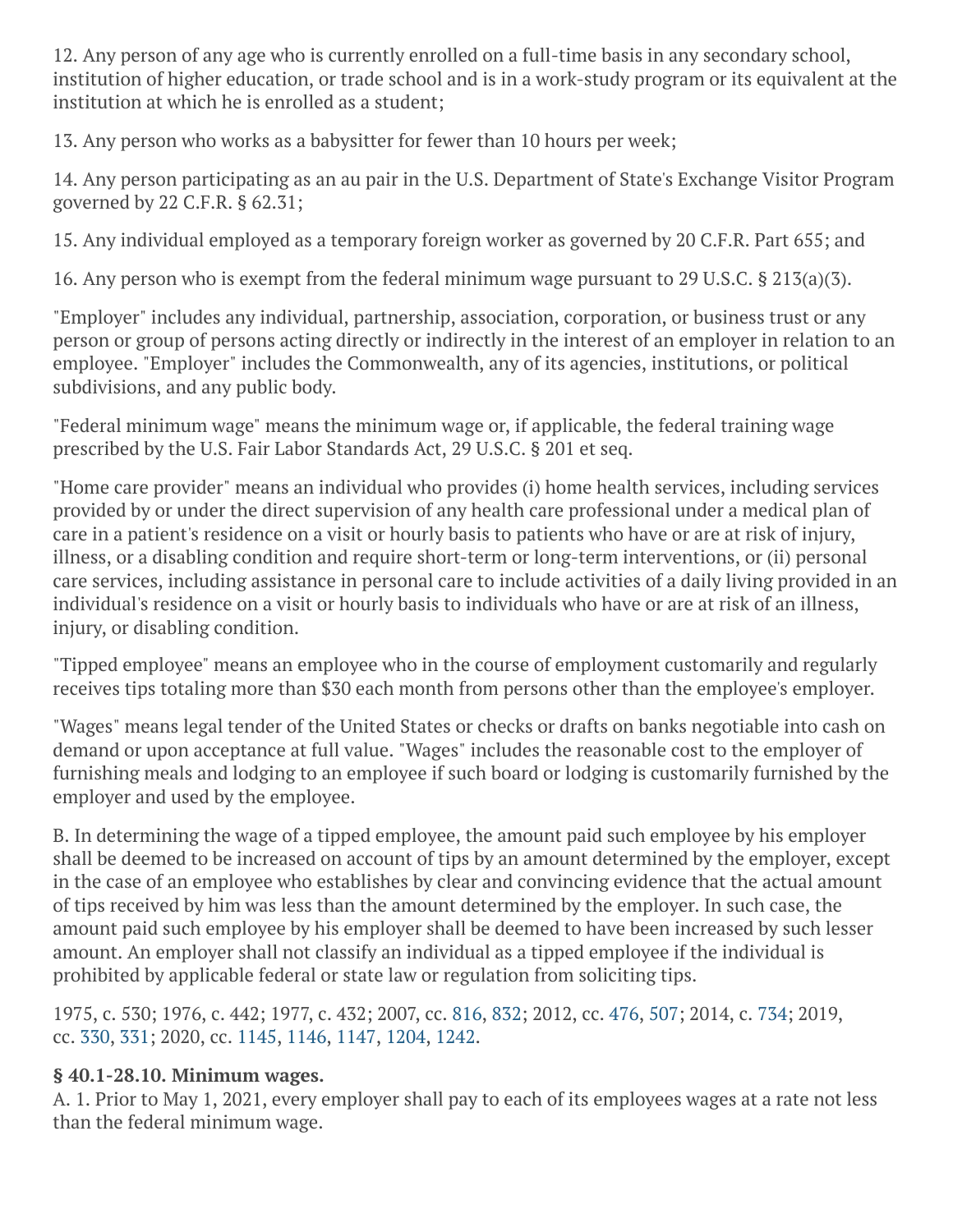2. Beginning May 1, 2021, every employer shall pay to each of his employees at a rate not less than the federal minimum wage or 75 percent of the Virginia minimum wage provided for in this section, whichever is greater. For the purposes of this subdivision "employee" means any person or individual who is enrolled in an established employer on-the-job or other training program for a period not to exceed 90 days which meets standards set by regulations adopted by the Commissioner.

B. From May 1, 2021, until January 1, 2022, every employer shall pay to each of its employees wages at a rate not less than the greater of (i) \$9.50 per hour or (ii) the federal minimum wage.

C. From January 1, 2022, until January 1, 2023, every employer shall pay to each of its employees wages at a rate not less than the greater of (i) \$11.00 per hour or (ii) the federal minimum wage.

D. From January 1, 2023, until January 1, 2025, every employer shall pay to each of its employees wages at a rate not less than the greater of (i) \$12.00 per hour or (ii) the federal minimum wage.

E. (For effective date, see Acts 2020, cc. 1204 and 1242) From January 1, 2025, until January 1, 2026, every employer shall pay to each of its employees wages at a rate not less than the greater of (i) \$13.50 per hour or (ii) the federal minimum wage.

F. (For effective date, see Acts 2020, cc. 1204 and 1242) From January 1, 2026, until January 1, 2027, every employer shall pay to each of its employees wages at a rate not less than the greater of (i) \$15.00 per hour or (ii) the federal minimum wage.

G. From and after January 1, 2027, every employer shall pay to each of his employees wages at a rate not less than the greater of (i) the adjusted state hourly minimum wage or (ii) the federal minimum wage.

H. By October 1, 2026, and annually thereafter, the Commissioner shall establish the adjusted state hourly minimum wage that shall be in effect during the 12-month period commencing on the following January 1. The Commissioner shall set the adjusted state hourly minimum wage at the sum of (i) the amount of the state hourly minimum wage rate that is in effect on the date such adjustment is made and (ii) a percentage of the amount described in clause (i) that is equal to the percentage by which the United States Average Consumer Price Index for all items, all urban consumers (CPI-U), as published by the Bureau of Labor Statistics of the U.S. Department of Labor, or a successor index as calculated by the U.S. Department of Labor, has increased during the most recent calendar year for which such information is available. The amount of each annual adjustment shall not be less than zero.

1975, c. 530; 1976, c. 736; 1978, c. 371; 1980, c. 532; 1991, cc. 547, 596; 1997, c. [544](http://lis.virginia.gov/cgi-bin/legp604.exe?971+ful+CHAP0544); 2020, cc. [1204](http://lis.virginia.gov/cgi-bin/legp604.exe?201+ful+CHAP1204), [1242.](http://lis.virginia.gov/cgi-bin/legp604.exe?201+ful+CHAP1242)

## **§ 40.1-28.11. Penalties.**

Whoever knowingly and intentionally violates any provisions of this article shall be punished by a fine of not less than \$10 nor more than \$200.

1975, c. 530.

## **§ 40.1-28.12. Employee's remedies.**

Any employer who violates the minimum wage requirements of this law shall be liable to the employee or employees affected in the amount of the unpaid minimum wages, plus interest at eight per centum per annum upon such unpaid wages as may be due the plaintiff, said interest to be awarded from the date or dates said wages were due the employee or employees. The court may, in